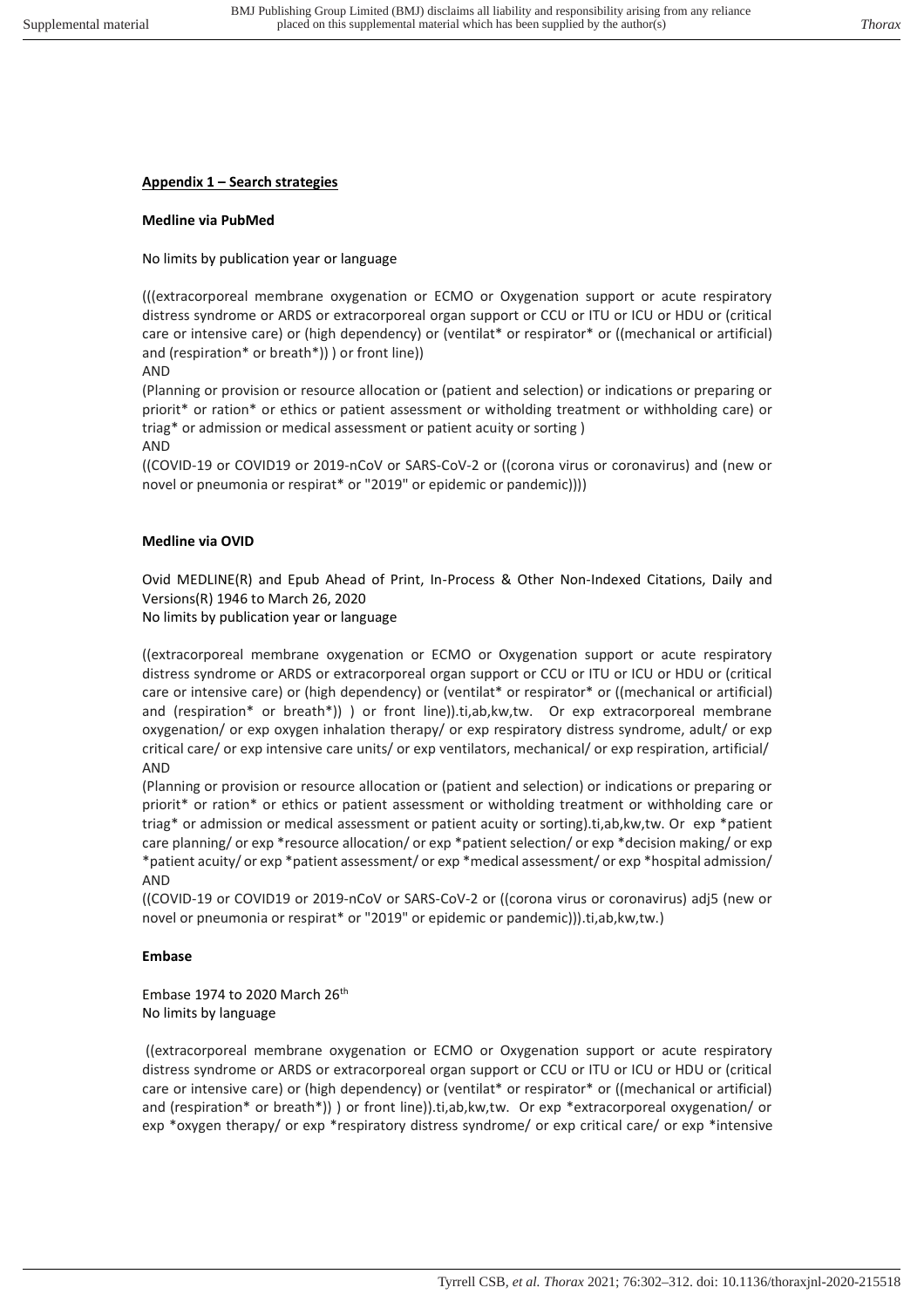care units/ or exp \*intensive care/ or exp \*high dependency unit/ or exp \*mechanical ventilator/ or exp \*artificial ventilation/ or exp \*ventilator/

### AND

(Planning or provision or resource allocation or (patient and selection) or indications or preparing or priorit\* or ration\* or ethics or patient assessment or witholding treatment or withholding care or triag\* or admission or medical assessment or patient acuity or sorting).ti,ab,kw,tw. Or exp \*patient care planning/ or exp \*resource allocation/ or exp \*patient selection/ or exp \*decision making/ or exp \*patient acuity/ or exp \*patient assessment/ or exp \*medical assessment/ or exp \*hospital admission/ AND

((COVID-19 or COVID19 or 2019-nCoV or SARS-CoV-2 or ((corona virus or coronavirus) adj5 (new or novel or pneumonia or respirat\* or "2019" or epidemic or pandemic))).ti,ab,kw,tw.)

### **Web of Science Core Collection**

No limits by publication year or language Searches run 27<sup>th</sup> March 2020

((extracorporeal membrane oxygenation or ECMO or Oxygenation support or acute respiratory distress syndrome or ARDS or extracorporeal organ support or CCU or ITU or ICU or HDU or (critical care or intensive care) or (high dependency) or (ventilat\* or respirator\* or ((mechanical or artificial) and (respiration\* or breath\*)) ) or front line))

AND

(Planning or provision or resource allocation or (patient and selection) or indications or preparing or priorit\* or ration\* or ethics or patient assessment or witholding treatment or withholding care or triag\* or admission or medical assessment or patient acuity or sorting)

AND

(COVID-19 or COVID19 or 2019-nCoV or SARS-CoV-2 or ((corona virus or coronavirus) and (new or novel or pneumonia or respirat\* or "2019" or epidemic or pandemic)))

### **Global Health**

No limits by publication year or language Searches run 27<sup>th</sup> March 2020

(((extracorporeal membrane oxygenation or ECMO or Oxygenation support or acute respiratory distress syndrome or ARDS or extracorporeal organ support or CCU or ITU or ICU or HDU or (critical care or intensive care) or (high dependency) or (ventilat\* or respirator\* or ((mechanical or artificial) n3 (respiration\* or breath\*)) ) or front line))

AND

(Planning or provision or resource allocation or ("patient selection") or indications or preparing or priorit\* or ration\* or ethics or patient assessment or witholding treatment or withholding care) or triag\* or admission or medical assessment or patient acuity or sorting ) AND

((COVID-19 or COVID19 or 2019-nCoV or SARS-CoV-2 or ((corona virus or coronavirus) n5 (new or novel or pneumonia or respirat\* or "2019" or epidemic or pandemic))))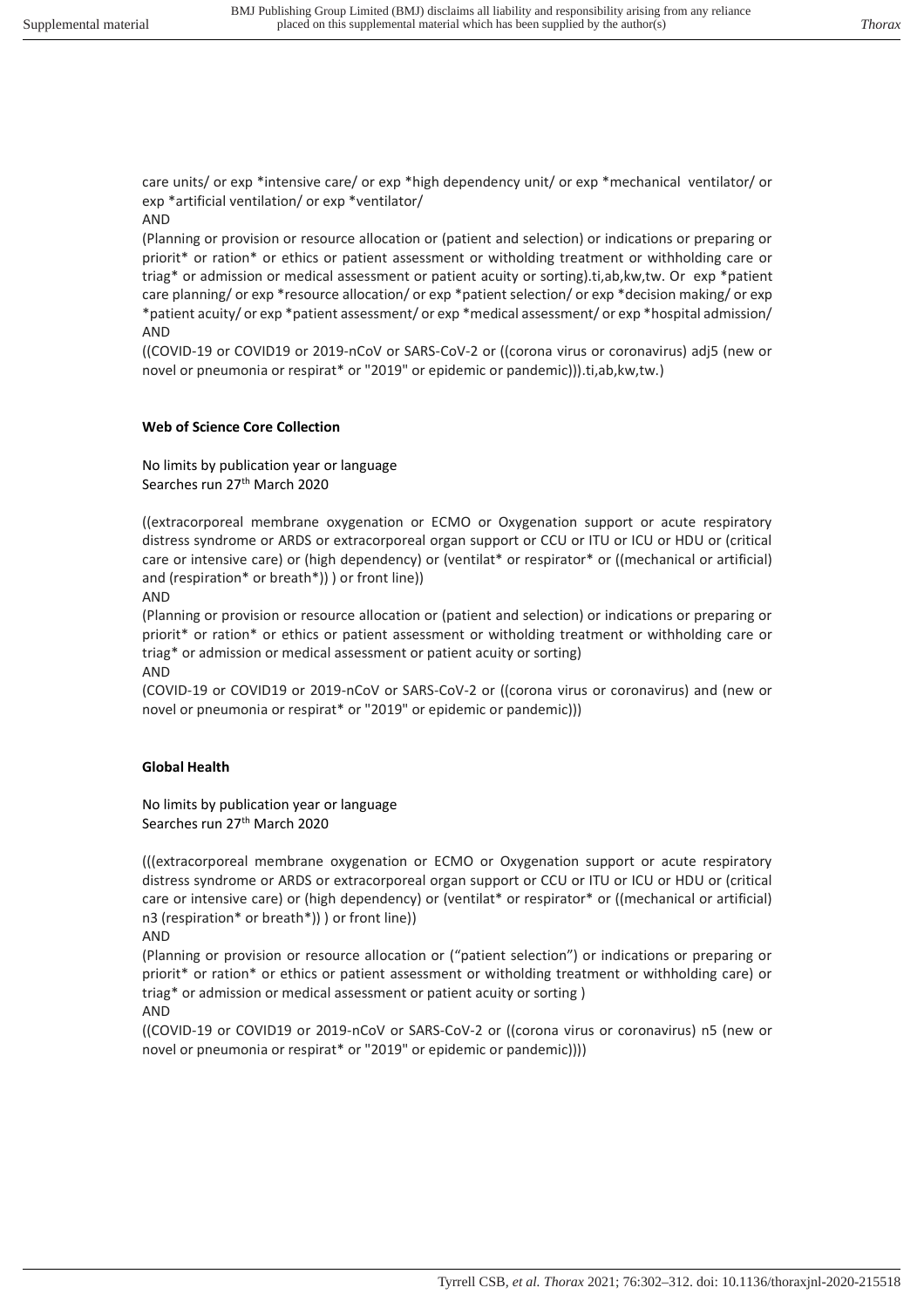### **Medrxiv**

Searches run on 2<sup>nd</sup> April 2020

- a. (covid19 or covid-19 or coronavirus or corona virus) and (triage or assess or priority) and (itu or ccu or icu)
- b. (covid19 or covid-19 or coronavirus or corona virus) and (acuity or admit or admission) and (itu or ccu or icu)
- c. (covid19 or covid-19 or coronavirus or corona virus) and (triage or assess or priority) and (critical care or intensive care)
- d. (covid19 or covid-19 or coronavirus or corona virus) and (acuity or admit or admission) and (critical care)
- e. (covid19 or covid-19 or coronavirus or corona virus) and (acuity or admit or admission) and (intensive care)
- f. (covid19 or covid-19 or coronavirus or corona virus) and (triage or assess or priority) and (high dependency)
- g. (covid19 or covid-19 or coronavirus or corona virus) and (acuity or admit or admission) and (high dependency)
- h. (covid19 or covid-19 or coronavirus or corona virus) and (acuity or admit or admission) and (ventilat\* or respirator\*)
- i. (covid19 or covid-19 or coronavirus or corona virus) and (triage or assess or priority) and (ventilat\* or respirator\*)
- j. (covid19 or covid-19 or coronavirus or corona virus) and (acuity or admit or admission) and (front line)
- k. (covid19 or covid-19 or coronavirus or corona virus) and (triage or assess or priority) and (front line)
- l. (covid19 or covid-19 or coronavirus or corona virus) and (acuity or admit or admission) and (mechanical respiration )
- m. (covid19 or covid-19 or coronavirus or corona virus) and (triage or assess or priority) and (mechanical respiration)
- n. (covid19 or covid-19 or coronavirus or corona virus) and (acuity or admit or admission) and (mechanical or artificial)
- o. (covid19 or covid-19 or coronavirus or corona virus) and (triage or assess or priority) and (mechanical or artificial)
- p. (covid19 or covid-19 or coronavirus or corona virus) and (acuity or admit or admission) and (artificial respiration)
- q. (covid19 or covid-19 or coronavirus or corona virus) and (triage or assess or priority) and (artificial respiration)

### **Google.com searches**

Searched from within the UK Cleared browsing history Searched from 1<sup>st</sup> January 2020 onwards Search done on 31<sup>st</sup> March 2020 First 100 hits (10 pages) in each of four searches

allintext: ventilator triage OR assessment OR priority OR acuity OR admission OR ration OR preparing "covid 19" filetype:pdf